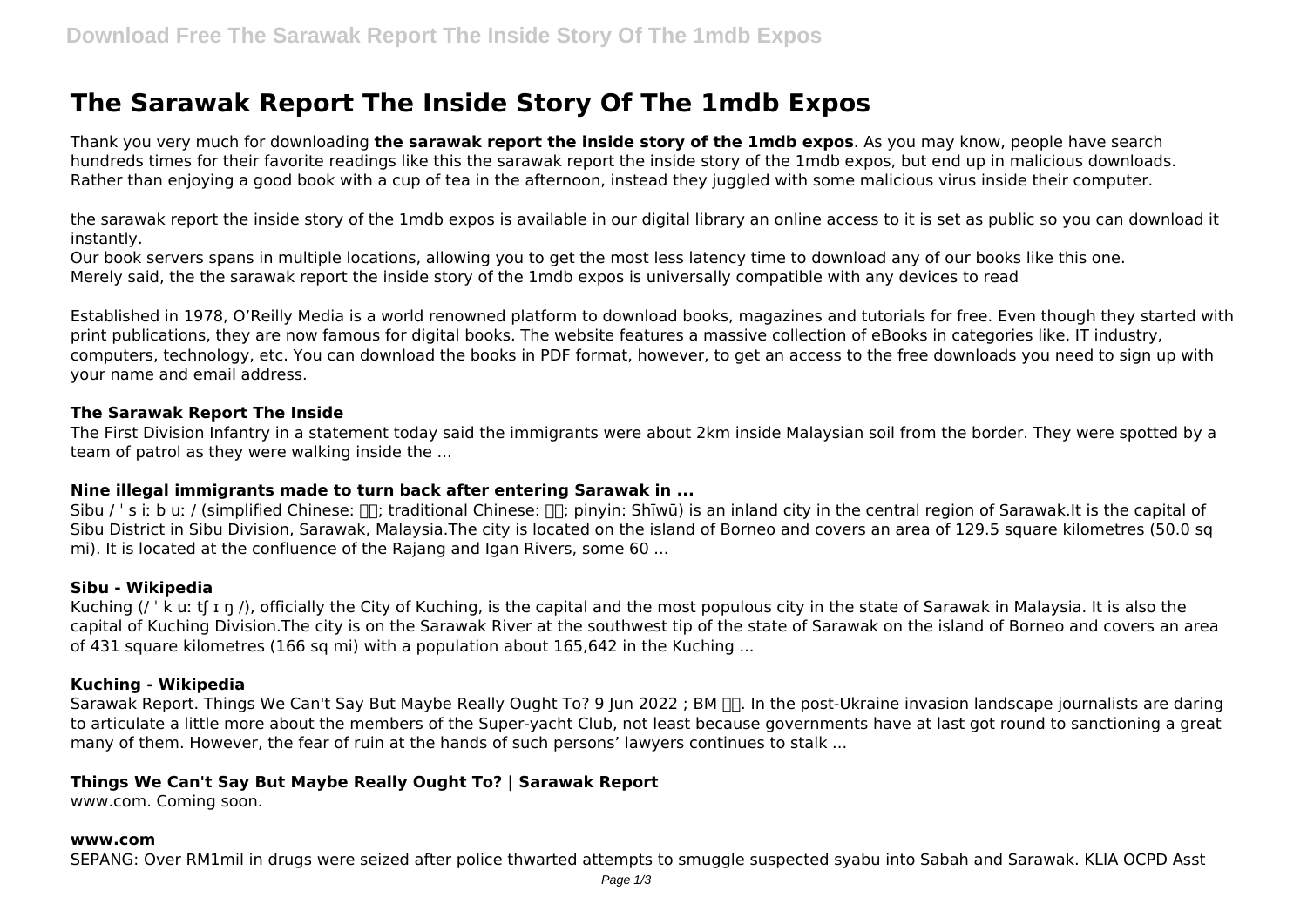Comm Imran Abd Rahman, at a press conference on Thursday ...

### **Cops foil bid to smuggle drugs worth over RM1mil into East M'sia**

I have not been to this kuih stall at Rejang Park for a long time, probably not since the outbreak of the pandemic. As a matter of fact, I did not even know whether they were open for business around that time. The problem is parking by the roadside right in front of the stall is virtually impossible and one would have to park on the other side of the shops at the commercial centre and walk ...

### **…STILL CRAZY AFTER ALL THESE YEARS! – Rantings, ravings & ramblings of ...**

LOS ANGELES (May 27): Actor Ray Liotta, who starred in Martin Scorsese's gangster classic "Goodfellas", has died suddenly in the Dominican Republic, officials and police said Thursday.

### **'Goodfellas' actor Ray Liotta dead at 67 - Borneo Post Online**

Vehicle stolen with boy still inside, mother gives chase in borrowed vehicle Ten fined RM1,000 each for being unable to explain total of RM3.14mil in bank accounts

### **Kedah roping in private sector to stop water leaks | The Star**

Car History Report Fake Request: How It Works. A vehicle history report contains important information about a used vehicle's past, indicating possible issues with the vehicle's safety and value. The report typically shows title records, along with salvage and insurance total loss records and accident records, ownership changes, and vehicle ...

### **Car History Report Scam (2021) - Scam Detector**

Despite deafness and ignorance, the time that was continues to tick inside the time that is." Note: Ram Botero is an artist, feminist, and cultural worker from Davao City, Philippines. She wrote and directed her debut short film, Pamalugu (In Limbo), which won Jury Prize for the Ngilngig Asian Fantastic Film Festival Davao (2019) and Pluma delas Rosas of Festival de Cine Paz Zamboanga (2019).

### **bigOfeature - BigO Worldwide**

Download the latest EIC Country Report. Find out more. EICTV. The EIC is delighted to announce the launch of latest service for our members, EICTV! Find out more. Inside Energy out now! Read the June 2022 issue of our monthly online publication produced for members and industry contacts. Find out more . 1943. Serving our members for 79 years. 800. member companies in our global network. 11,000 ...

### **Energy Industries Council (EIC)**

A Girl of Opposite Poles: From the inside, I am massively geeky and nerdy. Mild-mannered, meek, a collector of books, music and lover of sci-fi and video games. I am more mature and focused now, although I am very susceptible to temptation. But from the… Read more. A Girl of Opposite Poles: From the inside, I am massively geeky and nerdy ...

# **(PPT) RESEARCH PROPOSAL (DEFENSE PRESENTATION) | Najwa M. Hesimuddin ...**

All study data were recorded in case report form and transcribed into the REDCap (Research Electronic Data Capture) platform. 22,23 Patients were randomized in a 1:1 ratio to either the intervention group receiving oral ivermectin (0.4 mg/kg body weight daily for 5 days) plus standard of care or the control group receiving the standard of care alone . The randomization was based on an ...